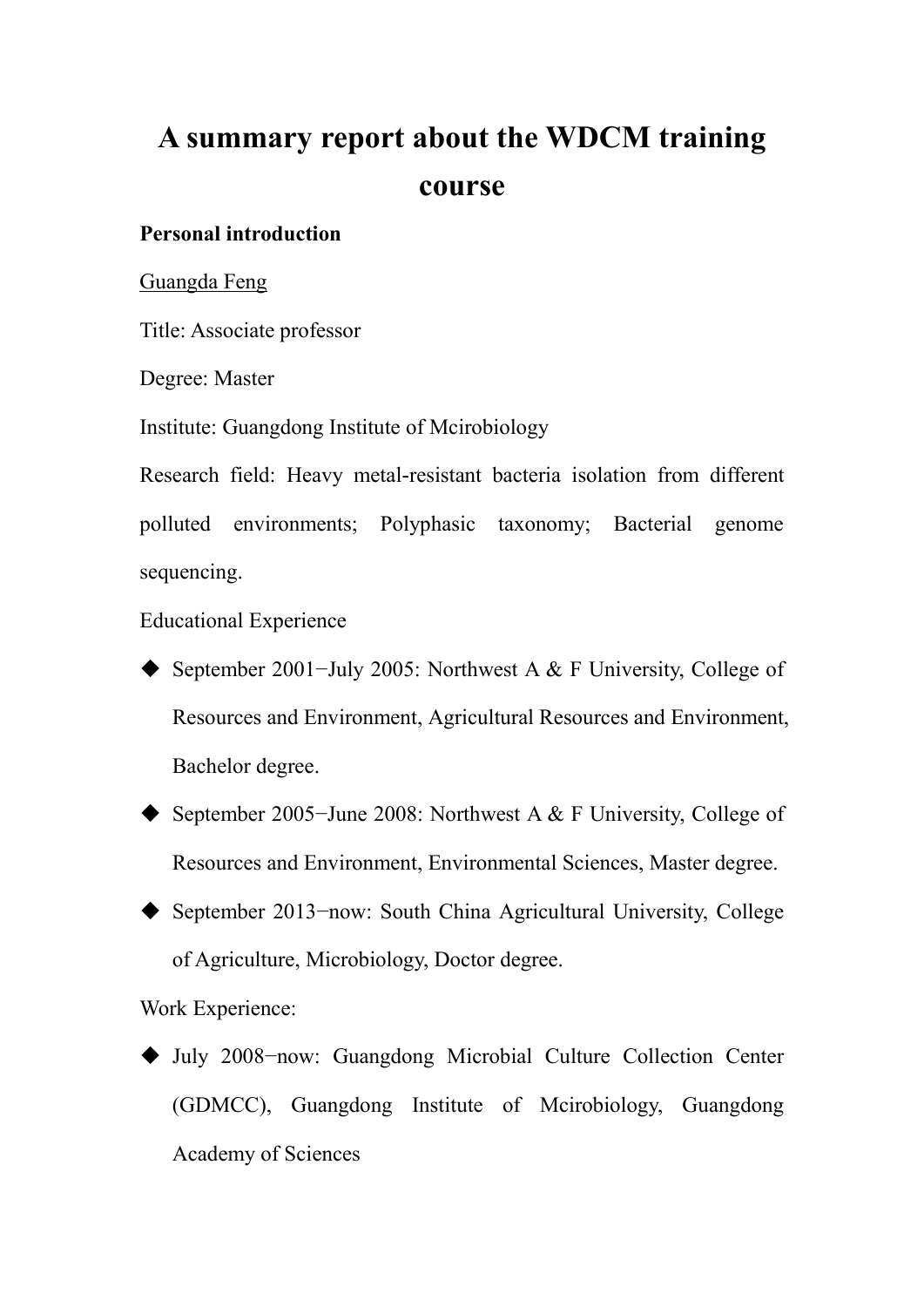*Name of your culture collection (Times New Roman,14)*

## **Guangdong Microbial Culture Collection Center (GDMCC) ABSTRACT**

#### *(Times New Roman,14)*

In this report, we introduced the biggest culture collection center in southern China−GDMCC. GDMCC is the third deposition organization of microorganisms for patent application in China and also is an international depository authority (IDA) under the regulations of the Budapest Treaty since 2016. We also talk about what we learned from the series of training courses in this report. We discussed how to construct a formal culture collection center, how to manage the database, what we should do to let more people know our center and strains and the importance of whole genome sequencing. We also give some suggestion to the WDCM work such as new member enrolling, standardized data uploading and holding meeting and training course. In the training courses, we learned a lot and i also give some comments on the training courses. I think we need more practice in data management and big data analysis. We will enhance the communication with other members of the WDCM in the future. We think the communication will be benefit to our service level.

#### **Key words: (Times New Roman, 14)**

GDMCC; Deposit; Patent; Distribution; Budapest treaty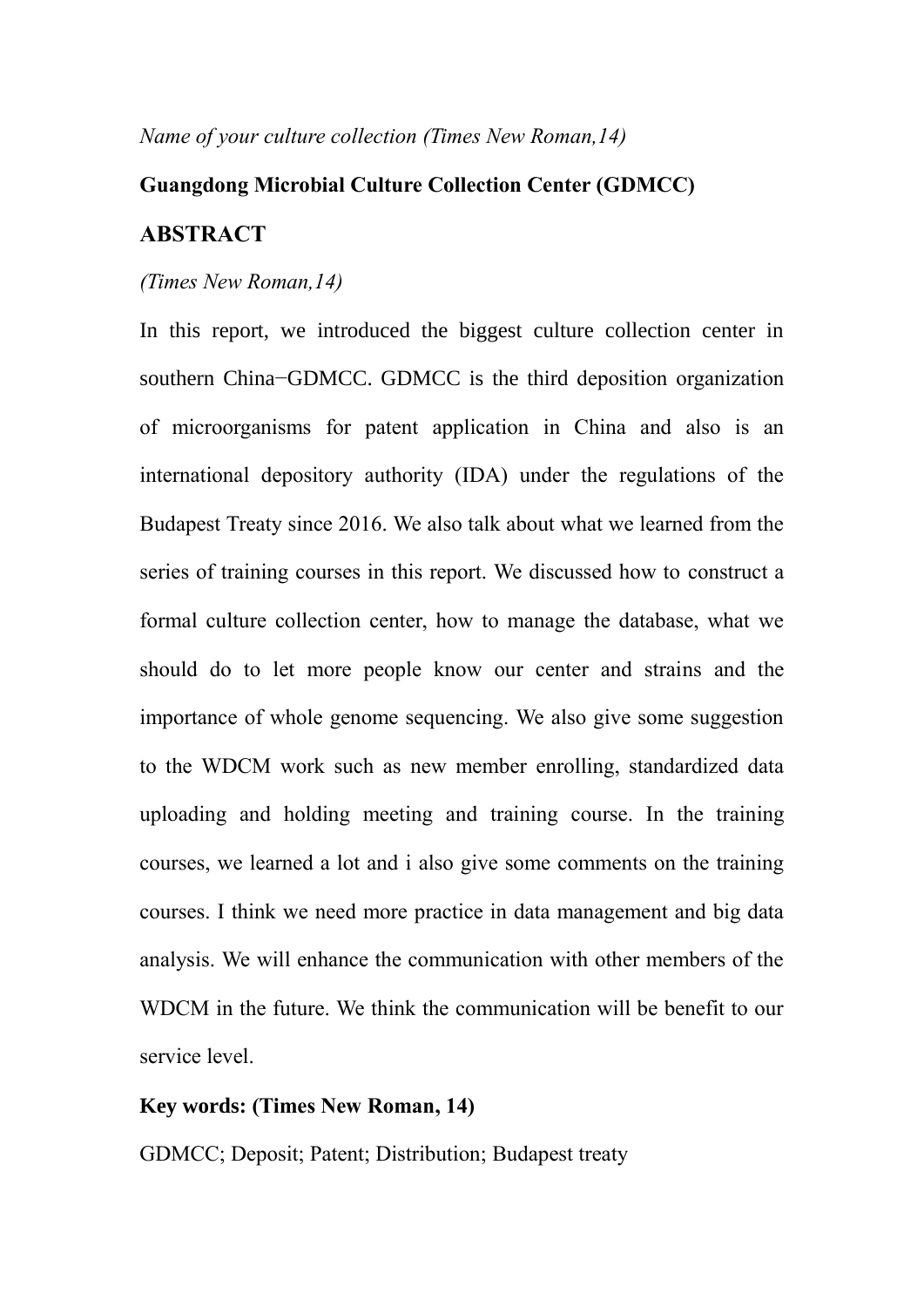Contents (Times New Roman, 14)

#### **1. Brief introduction of your Culture Collection.**

Guangdong Microbial Culture Collection Center (GDMCC) was non-profit organization and affiliated to Guangdong Institute of Microbiology, Guangdong Academy of Sciences. GDMCC was founded in 1987 and started to provide services to the society from 1990. GDMCC is the third deposition organization of microorganisms for patent application authorized by State Intellectual Property Office in Jan 2016 and it is also an International Depository Authority (IDA) under the regulations of the Budapest Treaty since 2016. More than 20,000 strains were deposited in GDMCC, including 3,095 species and 563 genera, and it has become the largest and most professional microbial culture collection center in southern China. GDMCC focus on microorganism isolation, culture, identification, and preservation, and GDMCC contributes to economic development through providing different biomaterials and technical supports to different communities, such as agriculture, industry, education, research, detection, environmental protection and so on.

#### **2. Benefit from the training courses.**

I think that i really learned a lot from the training courses in the past several days. In summary, they were shown as follows:

**First, i learned a lot about how to construct a formal culture**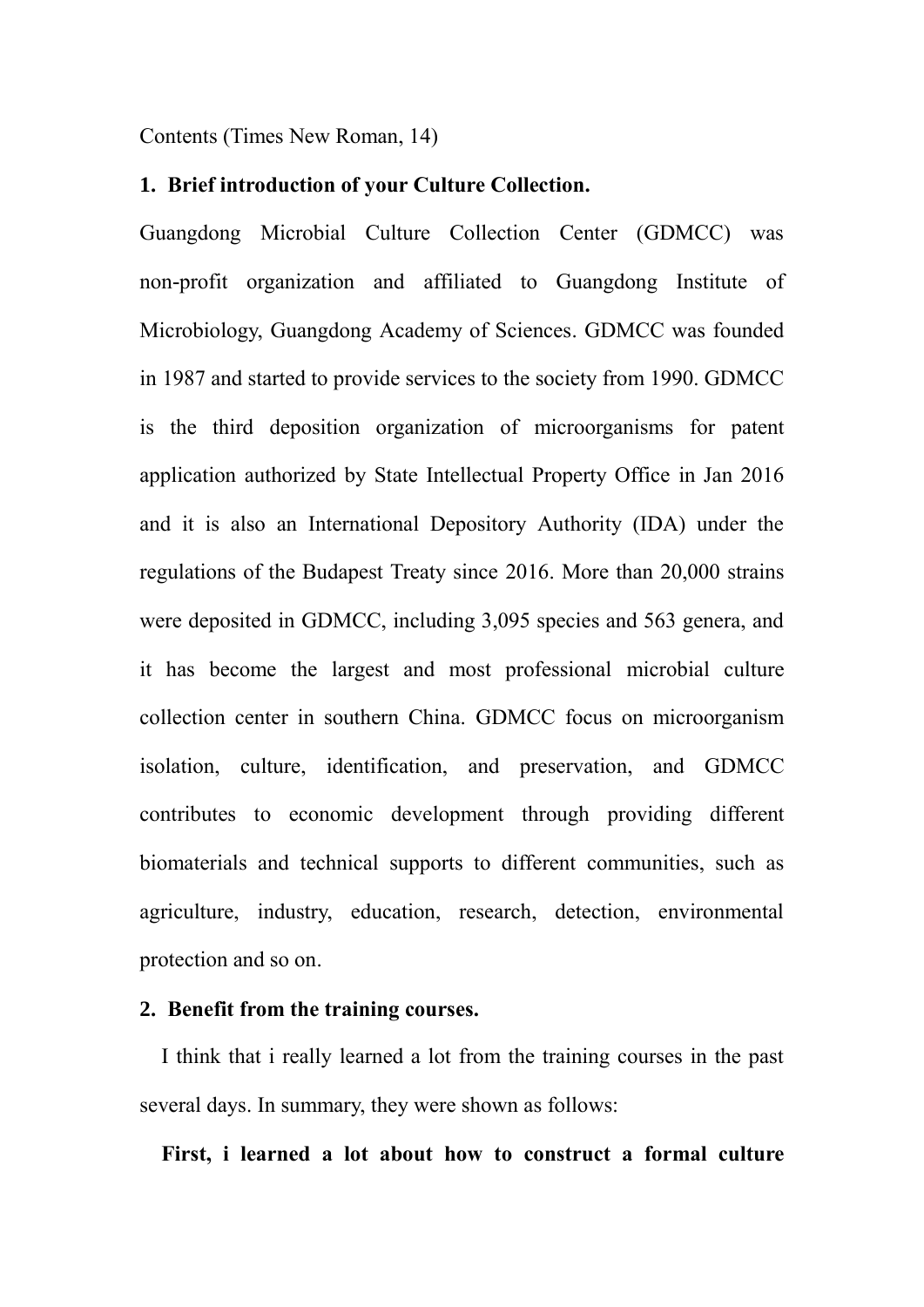**collection center and data management is very important.** I think our culture collection center have a lot work to do. There is no problem in the microorganism deposition. But we should improve the species description in the database and make them in accordance to international formal format, because our data cannot be imported to the WDCM directly and also cannot be searched by different communities and they could get enough information about the strains they want. If we want to contribute more to different communities, we must improve our data management and catalogue functions to provide better services. I also learned how to upload our database to WDCM to make our services more convenient to different communities.

**Second, English version website must be constructed to improve our service.** In the past years, we didn't have an English website and only Chinese people can contact with us and get service from our center. We can improve our service through the construction of a new English version website. As we know, if you want to publish a novel species, the type strain should be deposited to at least two different countries. It becomes more and more important to communicate with different countries. Microorganisms are very important bioresources to all the countries in the world. Deposition of microorganisms in different countries is beneficial to bioresources protection, sharing and utilization and it will become popular in different countries. Each formal culture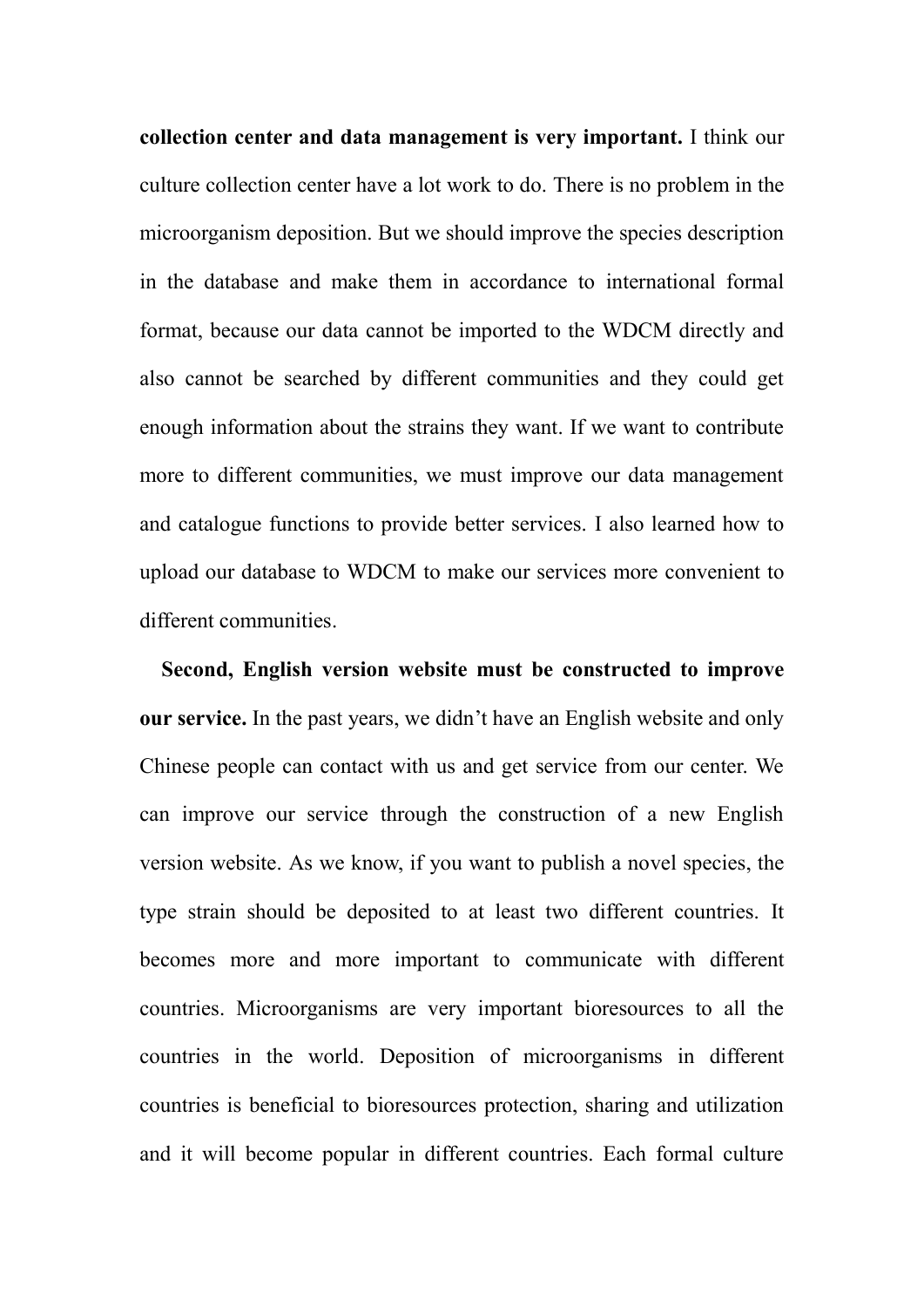collection center should own an English version website and the database also should be canonical and easily to be used by different communities. It will become easier to get different strains from different culture collection centers.

**Third, the data management of whole genome sequences is very important in the future.** With the development of sequencing technology, the cost of whole genome sequencing dropped down sharply. The whole genomes of different microbes need to be sequenced and we can obtain more information and understand more from the genome sequences, such as gene transfer, genetic development, gene function, evolution and so on. Comparison the whole genome sequences between different strains and preservation of so huge data are the most important problems. In the training course, we get some suggestion about how to deal with the data by using some commercial software. We also need a big server machine to deposit the data and to do comparison. We also need to construct a database for whole genome sequences information. We should not only deposit the whole genome sequences into the Genbank, but also need to construct an in house database about whole genome sequences.

#### **3. Suggestion on WDCM work.**

More culture collection centers, especially from the developing countries, should be invited to join the WDCM and share the deposition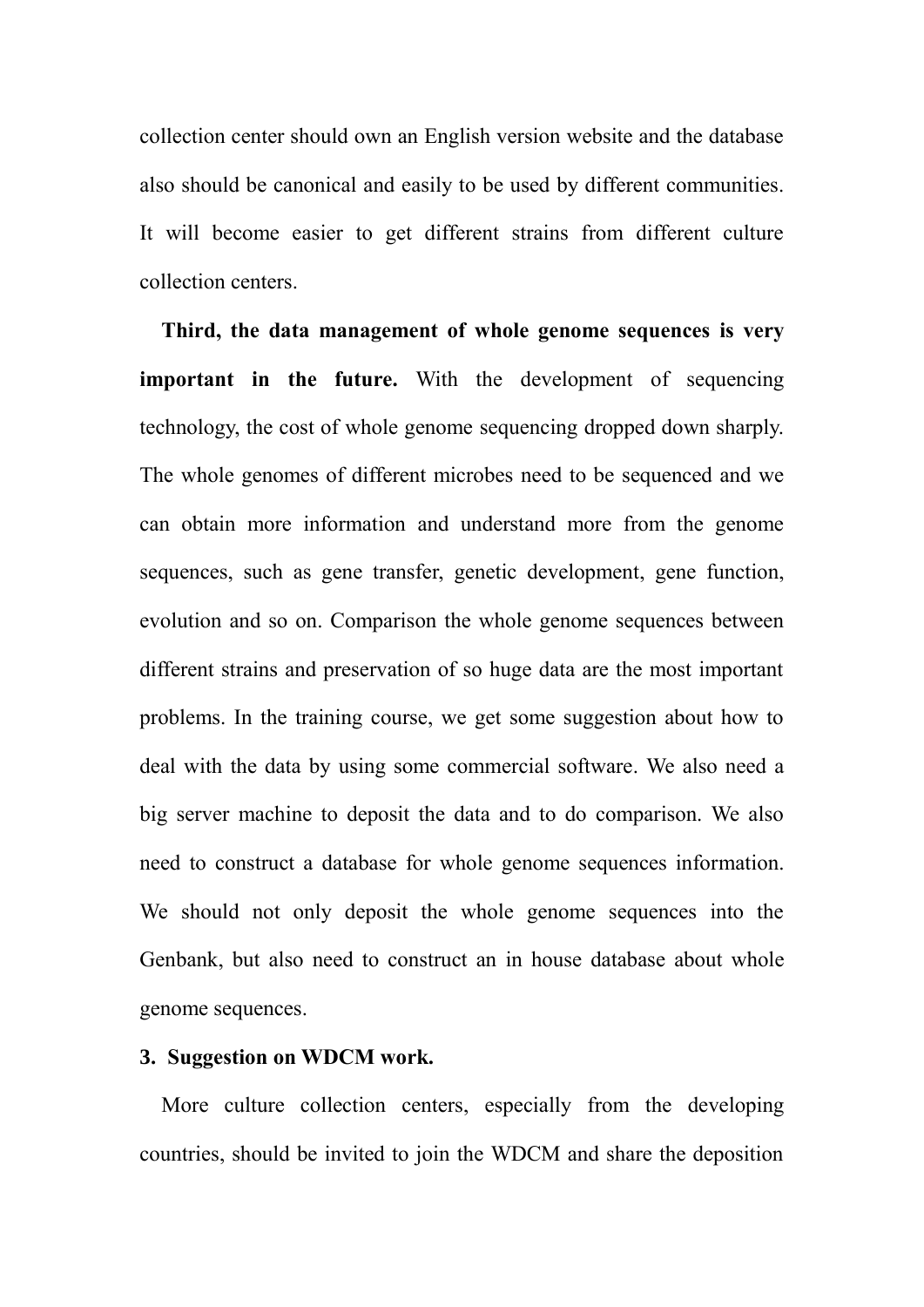information. When uploading the database, all the culture collection organizations should conform to the rules designed by the WDCM and provide enough essential information about the strains. Each members of the WDCM should update their database in time and upload the data to the WDCM. In the data uploading, each strain should provide the full-length 16S rRNA gene sequence (Prokaryotes) or ITS gene sequence (Eukaryotes). The WDCM should hold the meeting at regular intervals to enhance the communication between different culture collections and to provide training course to help improve the construction of different culture collections.

#### **4. Comments or suggestion on the training courses.**

The training courses are very helpful for us to construct a formal database of culture collection. The courses showed what we need to do to construct the database and how to upload our data to the WDCM to let more people know our culture collection center and it is also helpful to the deposition and distribution of microbial cultures. We also learned how to do more basic researches using the whole genome sequences. However, i think there may be some points which need to be improved. They were shown as following:

The internet was so bad that we could not connect to the internet in most times. We cannot do any practice through the website about WDCM. I think most of us need to do more practice on how to use our system in